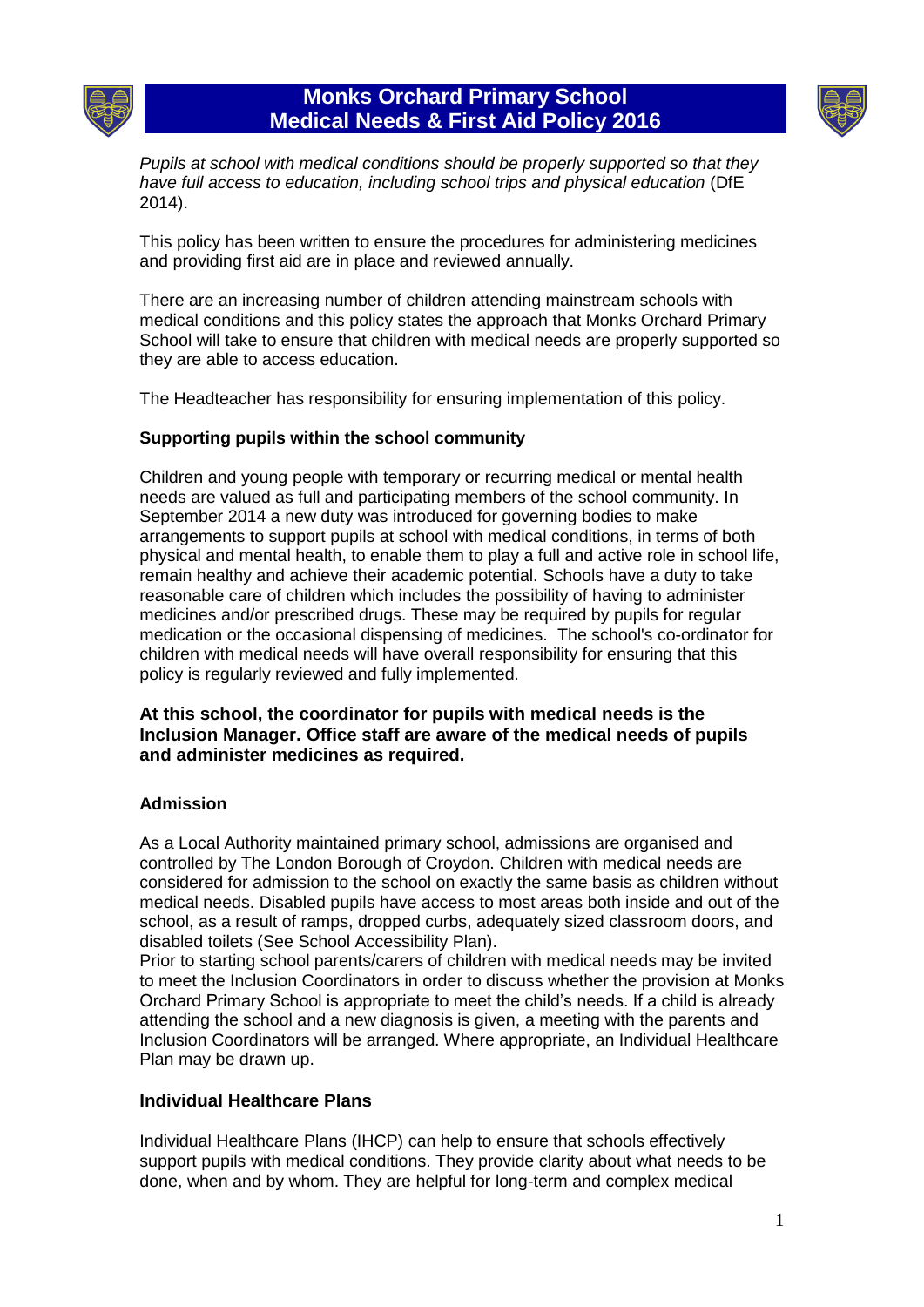conditions, although not all children will require one. Appendix A is the IHCP form and Appendix B provides a flow chart for developing an IHCP.

### **At this school the individuals responsible for drawing up IHCPs will be:** *The Inclusion Manager and a representative from the school nursing team.*

Plans will be reviewed at least annually or earlier if the child's needs change. They will be developed in the context of assessing and managing risks to the child's education, health and social well-being and to minimise disruption. Where the child has a special educational need, the individual healthcare plan will be linked to the child's statement or Educational Health Care Plan (EHCP) where they have one. When drawing up an IHCP the following will be considered:

- The medical condition, its triggers, signs, symptoms and treatments.
- The pupil's resulting needs, including medication (its side-effects and its storage) and other treatments, dose, time, facilities, equipment, testing, dietary requirements and environmental issues e.g. crowded corridors, travel time between lessons.
- Specific support for the pupil's educational, social and emotional needs for example, how absences will be managed, requirements for extra time to complete exams, use of rest periods or additional support in catching up with lessons, counselling sessions.
- The level of support needed, (some children will be able to take responsibility for their own health needs), including in emergencies. If a child is selfmanaging their own medication, this should be clearly stated with appropriate arrangements for monitoring.
- Who will provide this support, their training needs, and expectations of their role, cover arrangements for when they are unavailable and confirmation of proficiency to provide support for the child's medical condition from a healthcare professional.
- Who in the school needs to be aware of the child's condition and the support required.
- Written permission from parents and the Headteacher for medication to be administered by a member of staff, or self-administered by individual pupils during school hours.
- Separate arrangements or procedures required for school trips or other school activities outside of the normal school timetable that will ensure the child can participate e.g. risk assessments.
- Where confidentiality issues are raised by the parent/child, the designated individuals to be entrusted with information about the child's condition.
- What to do in an emergency, including whom to contact, and contingency arrangements. Other pupils in the school should know what to do, such as informing a teacher immediately if they think help is needed. If a child needs to be taken to hospital, staff should stay with the child until the parent arrives, or accompany a child taken to hospital by ambulance.

### **Emergency Procedures**

In case of an emergency the school will call an ambulance and parents or carers. **The ambulance (or other emergency service) should be directed to: Monks Orchard Primary School, The Glade, CR0 7UF, Main school office or other area of school as indicated by person contacting the emergency service.**  Staff should not take pupils to hospital in their own cars. An appropriate member of staff should accompany the pupil to hospital and wait with them until the parents/carers arrive.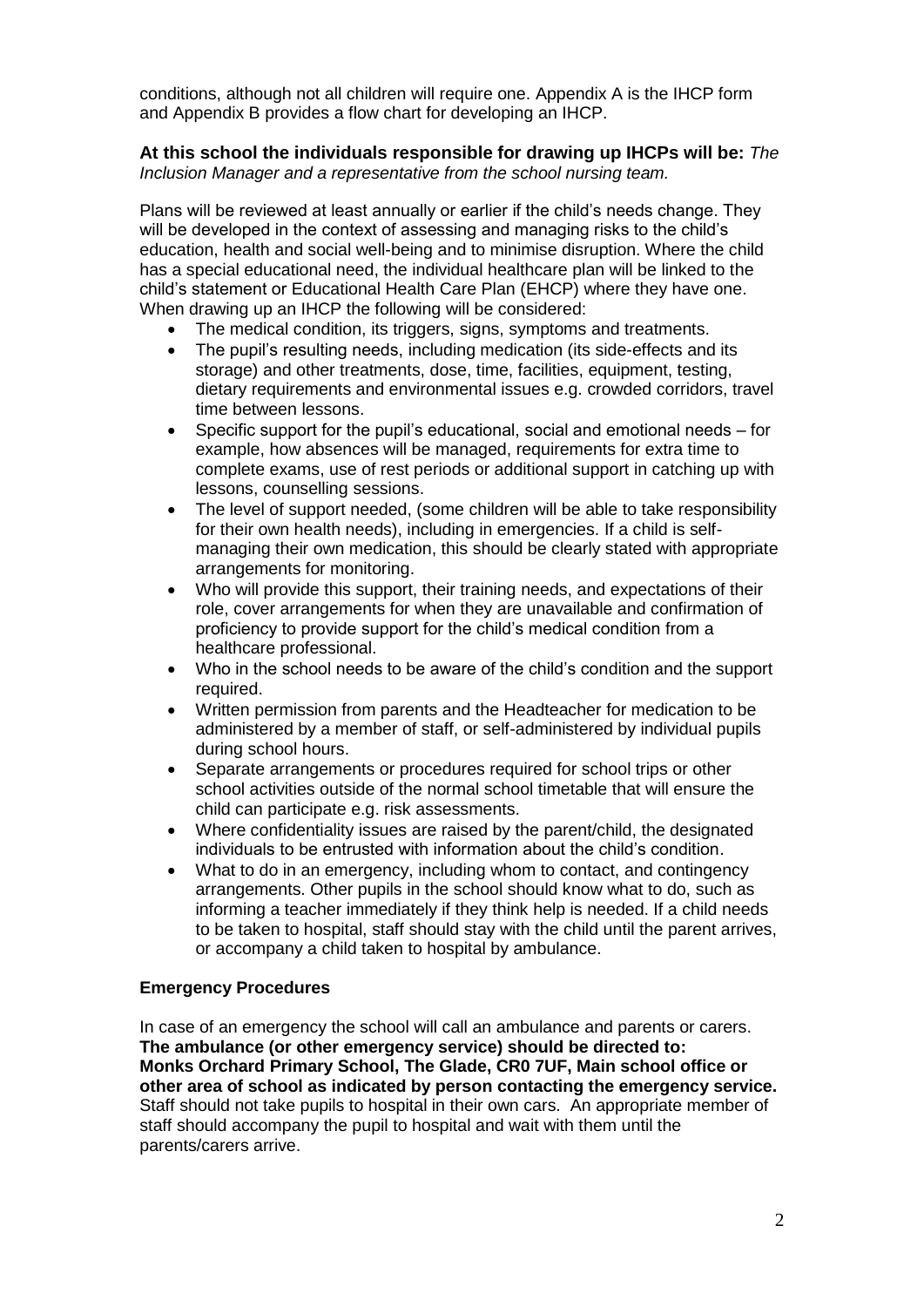### **The Governing Body will:**

- Ensure that arrangements are in place to support pupils with medical conditions. In doing so they should ensure that such children can access and enjoy the same opportunities at school as any other child. No child with a medical condition will be denied admission or prevented from taking up a place in school because arrangements for their medical condition have not been made.
- Take into account that many of the medical conditions that require support at school will affect quality of life and may be life-threatening. They will often be long-term, on-going and complex and some will be more obvious than others. The governing body will therefore ensure that the focus is on the needs of each individual child and how their medical condition impacts on their school life.
- Ensure that their arrangements give parents confidence in the school's ability to support their child's medical needs effectively. The arrangements will show an understanding of how medical conditions impact on a child's ability to learn, increase their confidence and promote self-care. In line with their safeguarding duties, governors will ensure that arrangements will not place other pupils at risk or accept a child in school where it would be detrimental to the child and others to do so.
- Ensure that the arrangements are put in place are sufficient to meet their statutory responsibilities and should ensure that policies, plans, procedures and systems are properly and effectively implemented. Governing bodies should ensure that sufficient staff have received suitable training and are competent before they take on responsibility to support children with medical conditions. They should also ensure that any members of school staff who provide support to pupils with medical conditions are able to access information and other teaching support materials as needed.

Governing bodies should ensure that written records are kept of all medicines administered to children.

### **Headteachers have overall responsibility for the development of Individual Healthcare plans.**

### **The Headteacher will:**

- Ensure that policies are developed and effectively implemented with partners. This includes ensuring that all staff are aware of the policy for supporting pupils with medical conditions and understand their role in its implementation.
- Ensure that all staff who need to know are aware of the child's condition.
- Ensure that sufficient trained staff are available to implement the policy and deliver against all individual healthcare plans, including in contingency and emergency situations. This may involve recruiting a member of staff for this purpose.
- Contact the school nursing service (mainstream schools) or special school nursing service (special schools) in the case of any child who has a medical condition that may require support at school but who has not yet been brought to the attention of the school nurse.
- Make sure that the school is appropriately insured and that staff are aware that they are insured to support pupils in this way.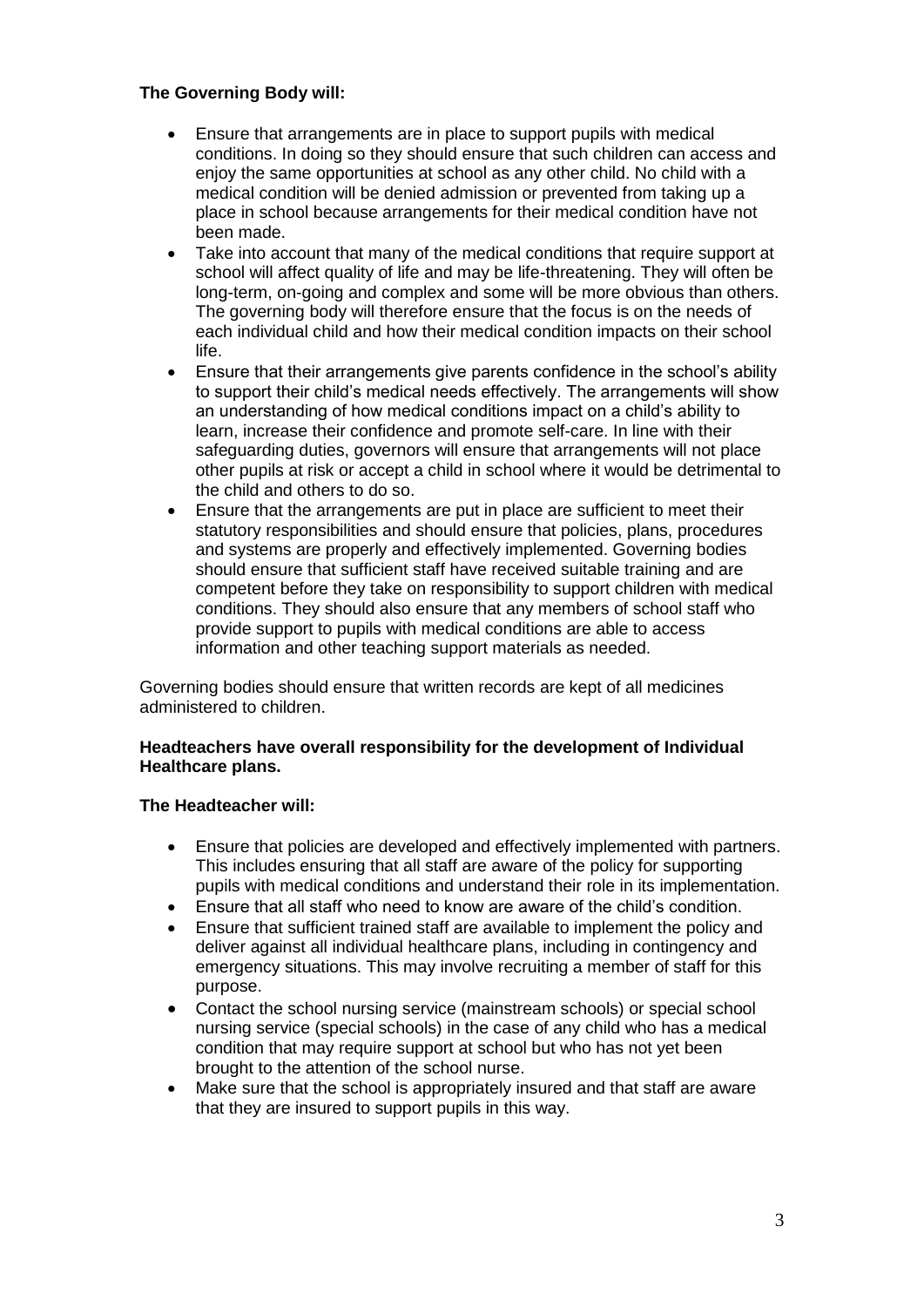### **School staff:**

- May be asked to provide support to pupils with medical conditions, including the administering of medicines, although they cannot be required to do so.
- Should know what to do and respond accordingly when they become aware that a pupil with a medical condition needs help.
- Should be aware of the needs of any pupils they have who have an IHCP.

### **Pupils will:**

- Give information about how their medical condition affects them, if age appropriate.
- Be involved in discussions about their medical support needs and contribute as much as possible to their IHCP.
- Comply with what is written in the IHCP.

### **Parents will:**

- Provide the school with sufficient and up-to-date information about their child's medical needs. **See appendix D**
- Notify the school that their child has a medical condition.
- Be involved in the development and review of their child's IHCP.
- Carry out any action they have agreed to as part of its implementation, e.g. provide medicines and equipment and ensure they or another nominated adult are contactable at all times.

### **School nurse or other qualified healthcare professionals will:**

- Notify the school when a child has been identified as having a medical condition who will require support in school. Wherever possible, they will do this before the child starts at the school.
- Support the staff in forming an IHCP.
- Provide training to school staff to administer the following medications: Epipen (for allergies) Buccal Midazolam (for epilepsy) Inhalers (for asthma)

The school nursing service has a duty phone number for enquiries relating to training or health care plans and can be contacted on 020 8274 6391 (North Team) or 020 8714 2580 (South Team).

### **At this school, the allocated school nurse/qualified healthcare professional is provided by Croydon Health Service Team.**

### **GPs, paediatricians and other healthcare professionals will:**

- Notify the school nurse when a child has been identified as having a medical condition that will require support at school.
- Provide advice on developing healthcare plans.
- Specialist local health teams may be able to provide support in schools for children with particular conditions (eg asthma, diabetes, epilepsy or other health needs as appropriate).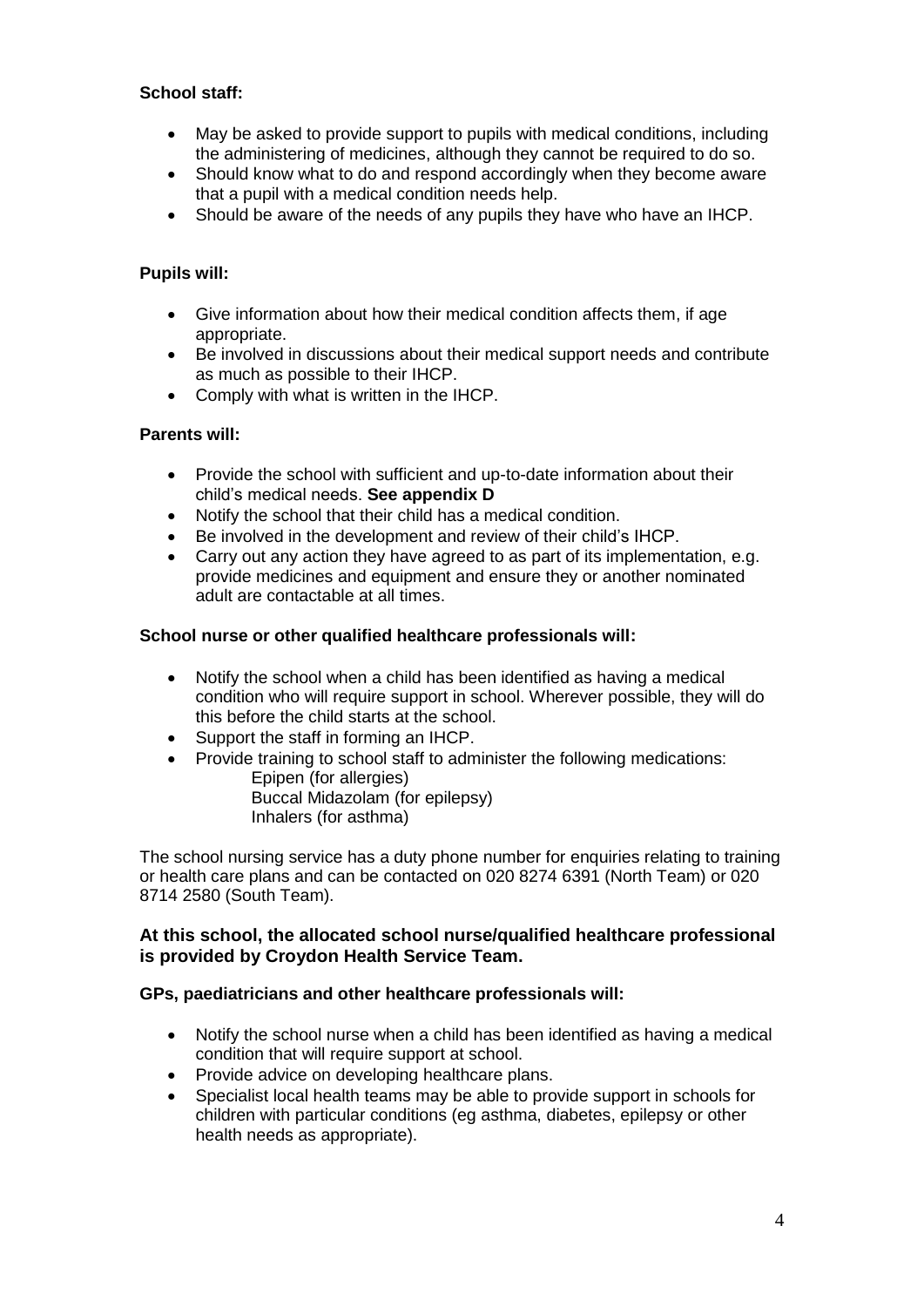### **Staff training and support**

Staff will receive training on the implementation of medications as appropriate, for example epi-pen training. This training will be regularly reviewed. Support for writing of IHCPs will be sought from the school nursing service.

#### **Managing medicines on school premises**

- Medicines will only be administered at school when it would be detrimental to a child's health or school attendance not to do so. Medicines may be prescribed by a doctor even though they are well enough to attend school. If medicines have been prescribed every effort to take them at intervals out of school hours should be made. When this is not possible the school will only accept prescribed medicines that are in-date, labelled (with the child's name and instructions for administration, dosage and storage) and provided in the original container as dispensed by a pharmacist. A 'Permission for Prescribed Medication in School' (**appendix C**) form MUST be completed before any medication is administered. Teachers and other school staff have no obligation to give medicines to children at school. They will do so to cooperate with parents in the best interests of the child, but only on the basis that they, the school, and the LA will not be held responsible for any problems which may result from their so doing. Where parents' expectations appear unreasonable, the head shall seek advice from the school nurse or doctor, the child's GP or other medical advisers.
- The school will keep a record of all medicines administered to individual children, stating what, how and how much was administered, when and by whom. Any side effects of the medication to be administered at school should be noted and the parent informed. If medication is not given for any reason, for example a child refusing, a record will be kept and the parent notified.
- No child will be given paracetamol or aspirin for headaches or other pains. In the approved Code of Practice of the First Aid at Work Regulations, the Health and Safety Executive states that first aid at work does not include giving tablets or medication to treat illness and such items should not be kept in the first aid box.
- All medicines will be stored safely in the school office. Children will know where their medicines are at all times and be able to access, inhalers and epipens will be kept in the class and other prescribed medication will be kept in the office.
- A record of all allergies of the child is maintained.
- When no longer required, medicines will be returned to the parent to arrange for safe disposal.

### **Day trips, residential visits and sporting activities**

The school will encourage all pupils to participate in trips and visits and will make reasonable adjustments to enable pupils with medical conditions to participate. Teachers are aware of how a child's medical condition may impact on their participation, and endeavour to create enough flexibility for all children to participate according to their own abilities. The schools will make arrangements for the inclusion of pupils in such activities unless evidence from a clinician such as a GP or consultant states that this is not possible. Risk assessments will be carried out to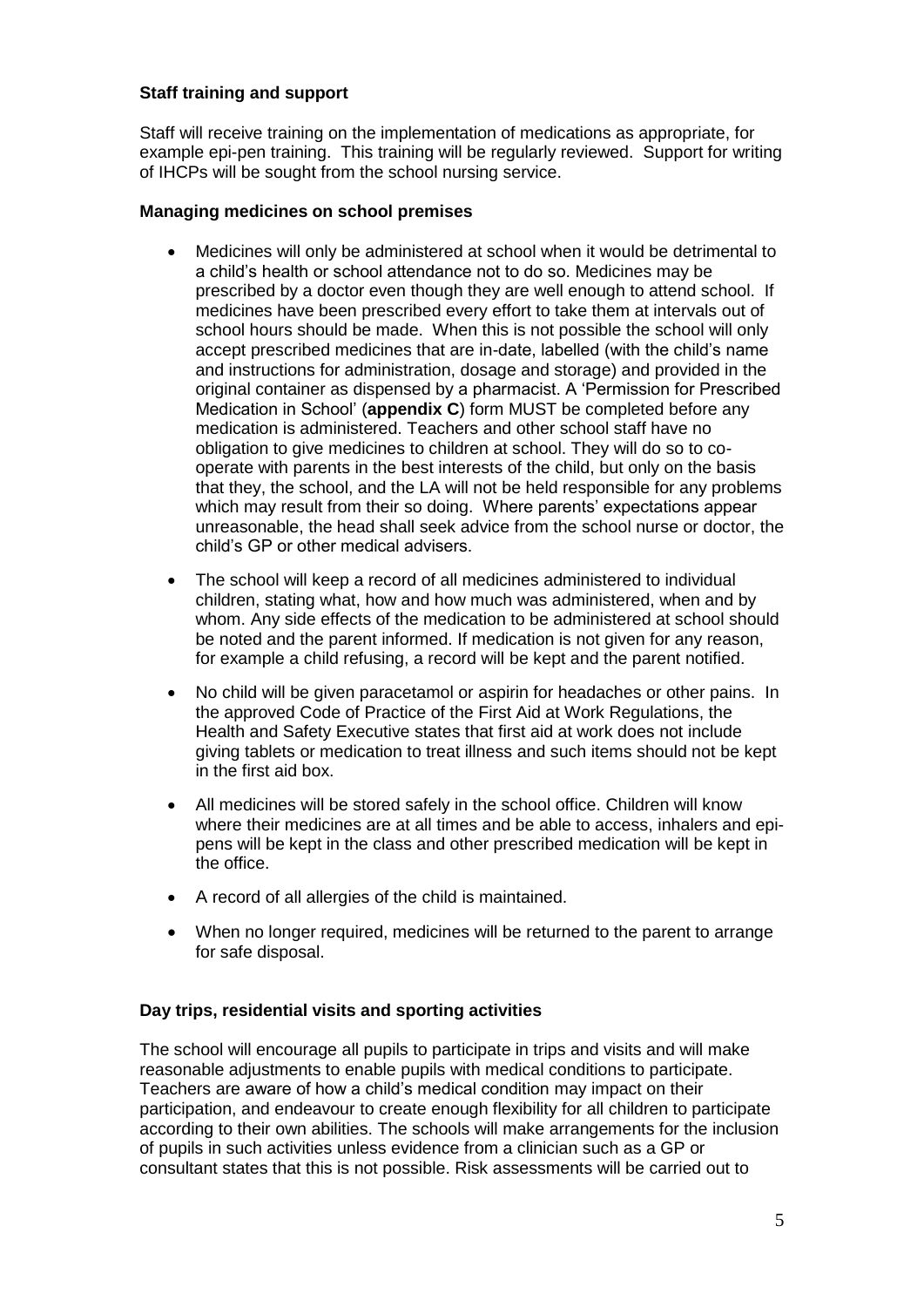ensure that all are able to participate safely. Medications that are needed for pupils will be taken on the visit and administered in accordance with the prescribed medication in school information. For residential visits it may be necessary to complete further medical consent forms. Individual healthcare plans will be taken on day and residential visits as necessary.

### **Inhalers, antibiotics and other medications**

Parents/ carers must complete a 'permission for prescribed medication to be administered in school' form and return it to the office. This form must clearly state the required dosage. It is the responsibility of the parent/carer to ensure that all medication is in date. Inhalers will be kept easily accessible in classrooms. All medication must be collected at the end of the school year.

### **Nut allergies/anaphylaxis procedures**

Medication for the treatment of nut and other allergies will be kept in easily identifiable containers in the classroom and dinner hall. Each container is clearly labelled with the child's name and class.

### **Sun screen**

All pupils are encouraged to apply sun screen before coming to school.

### **Complaints**

Should parents be dissatisfied with the support provided to their child they should discuss their concerns directly with the school. If for whatever reason this doesn't resolve the issue, they may make a formal complaint via the school's complaints procedure.

### **Liability and indemnity**

### **Governing bodies should:**

- Ensure that the appropriate level of insurance is in place and appropriately reflects the level of risk
- Insurance policies should provide liability cover relating to the administration of medication, but individual cover may need to be arranged for any healthcare procedures. The level and ambit of cover required must be ascertained directly from the relevant insurers. Any requirements of the insurance, such as the need for staff to be trained, should be made clear and complied with.
- In the event of a claim alleging negligence by a member of staff, civil actions are likely to be brought against the employer.

### **Supporting pupils through periods of absence from school**

For some pupils, their health condition will require them to have an extended period of time out of school. The school will do all that it can to ensure that such children are supported through their period of absence from school and sensitively re-integrated once they are well enough to attend.

The school's co-ordinators for children with medical needs will take an active and continuing role in their educational, social and emotional progress. The school will at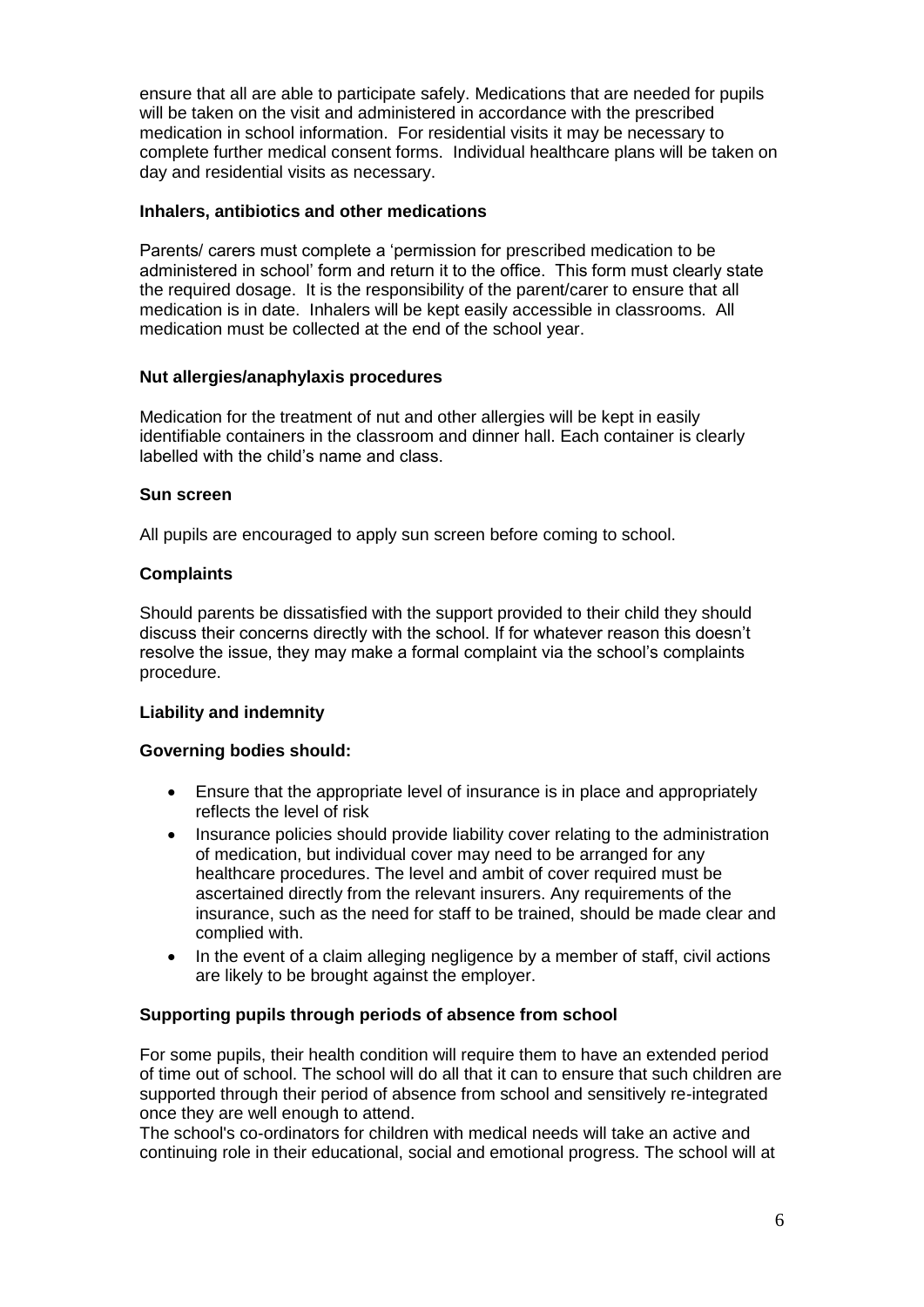all times aim to work in partnership with parents to ensure the best possible outcomes and a return to school as soon as possible.

Where a child's health condition requires an extended period of absence from school. the school may need to seek the assistance of the Springboard Service. Staff at the service, including hospital tutors, will support pupils who are temporarily unable to attend classes on a full time basis. These pupils may be:

(a) Children who have been deemed by a medical practitioner as being too ill to attend the school for more than 15 days or who have conditions which lead to recurrent absences from school which becomes significant in the longer term. (b) Pupils with mental health problems who are unable to attend school.

Some children with medical conditions may have a disability. Where this is the case the school will comply with their duties under the Equality Act 2010. Some may also have special educational needs (SEN) and a statement, or Education, Health and Care Plan (EHCP) which brings together health and social care needs, as well as their special educational provision.

The school will continue to maintain a contact with a pupil who is unwell and will contribute to their academic and reintegration plans in order that they may enjoy a continuous level of education and support from the school during their period of absence. Reintegration back into school will be properly supported so that children with medical conditions fully engage with learning and do not fall behind when they are unable to attend.

This policy will be reviewed regularly and will be accessible to parents/carers via the school website and a hard copy will be available on request.

### **First Aid in School**

### **The First Aid Team**

The school have a number of staff trained in First Aid and Paediatric First Aid. This list is reviewed on a regular basis to ensure staff training is reviewed. First aiders can be identified by wearing a green lanyard.

### **First Aid Boxes**

First Aid boxes are located in:

- The small office behind the main office
- The lunchtime First Aid station in the infant and junior playground
- There is a dedicated First Aid room in the main building
- There are first aid provisions in each school building

### **First Aid Procedures**

In the case of a pupil accident, the procedures are as follows:

- The member of staff on duty calls for a first aider; if the child can walk, takes him/ her to a first aid post and calls for a first aider.
- The first aider administers first aid and records the details in the treatment book.
- If the child has had a bump on the head, they must be given a "bump on the head" note.
- Full details of the accident are recorded in our accident book
- If the child has to be taken to hospital or the injury is `work' related then the accident is recorded and reported to the Local Authority Health & Safety Team and the Governing Body.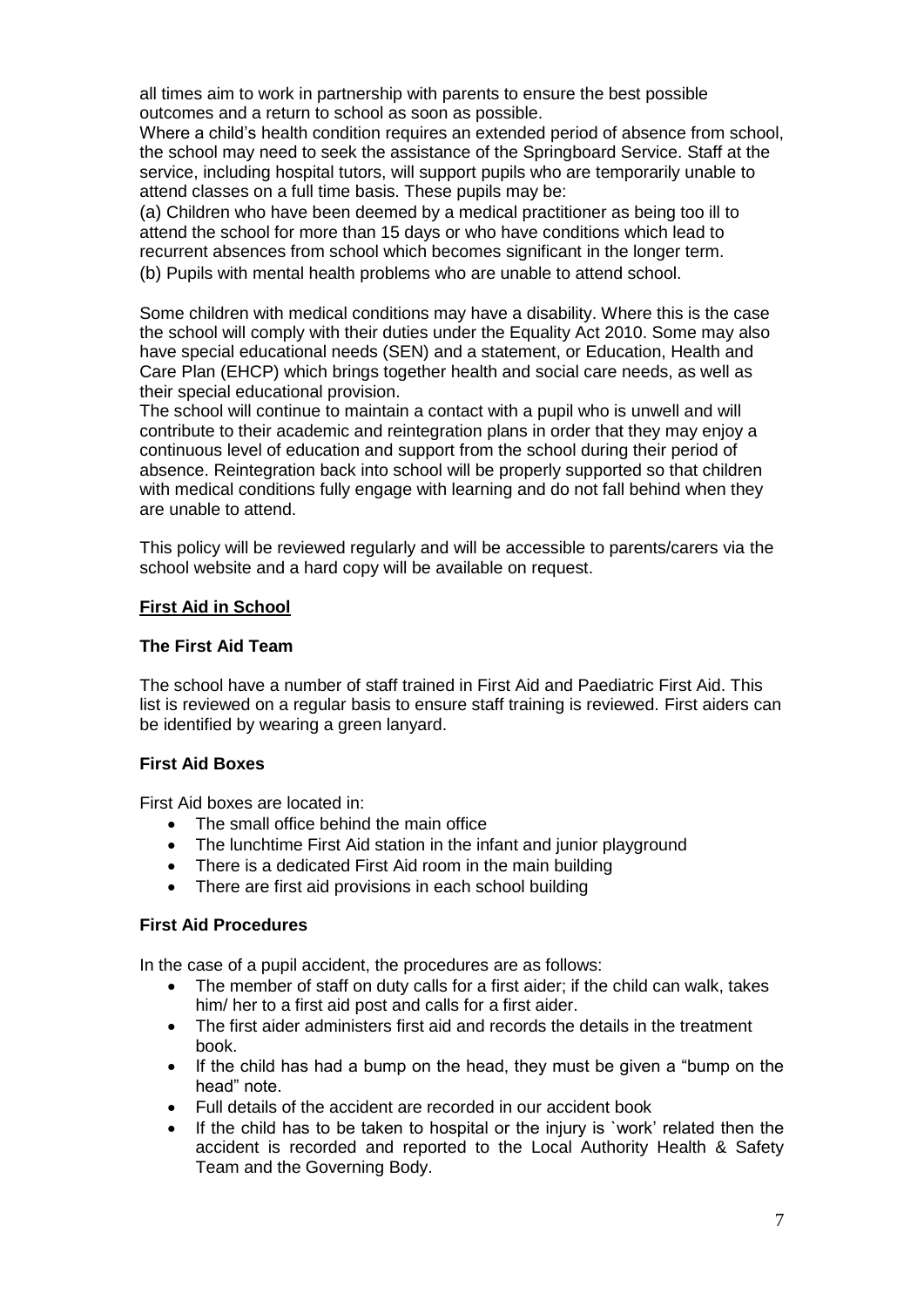If the incident is reportable under RIDDOR (*Reporting of Injuries, Diseases & Dangerous Occurrences Regulations 2013*), then as the employer the Governing Body will arrange for this to be done.

### **School Insurance Arrangements**

This is via the Risk and Insurance SLA with the Local Authority.

#### **School Visits**

In the case of a **residential visit,** the residential first aider will administer First Aid. Reports will be completed in accordance with procedures at the Residential Centre. In the case of **day visits** a trained First Aider will carry a travel kit in case of need.

#### **Accidents/Illnesses requiring Hospital Treatment**

If a child has an incident, which requires urgent or non-urgent hospital treatment, the school will be responsible for calling an ambulance in order for the child to receive treatment. When an ambulance has been arranged, a staff member will stay with the pupil until the parent/carer arrives, or accompany a child taken to hospital by ambulance if required.

Parents/carers will then be informed and arrangements made regarding where they should meet their child. It is vital therefore, that parents provide the school with up-todate contact names and telephone numbers.

#### **Defibrillators**

There is a defibrillator located in the school office. All qualified First Aid staff have been trained and are able to use this.

| <b>Version</b> | <b>Date</b>       | Nature of change & Action                                                                                                                                           |
|----------------|-------------------|---------------------------------------------------------------------------------------------------------------------------------------------------------------------|
|                | <b>April 2016</b> | Policy approved by FGB                                                                                                                                              |
| っ              | <b>July 2017</b>  | Addition of First Aid procedures in<br>school pages 7 & 8<br>Addition of Appendix D on advice from<br><b>School Nurse</b><br>Removal of any names within the policy |
|                |                   |                                                                                                                                                                     |
|                |                   |                                                                                                                                                                     |
|                |                   |                                                                                                                                                                     |

### **Date ratified by the governing body: April 2016**

**Date of next review: July 2018**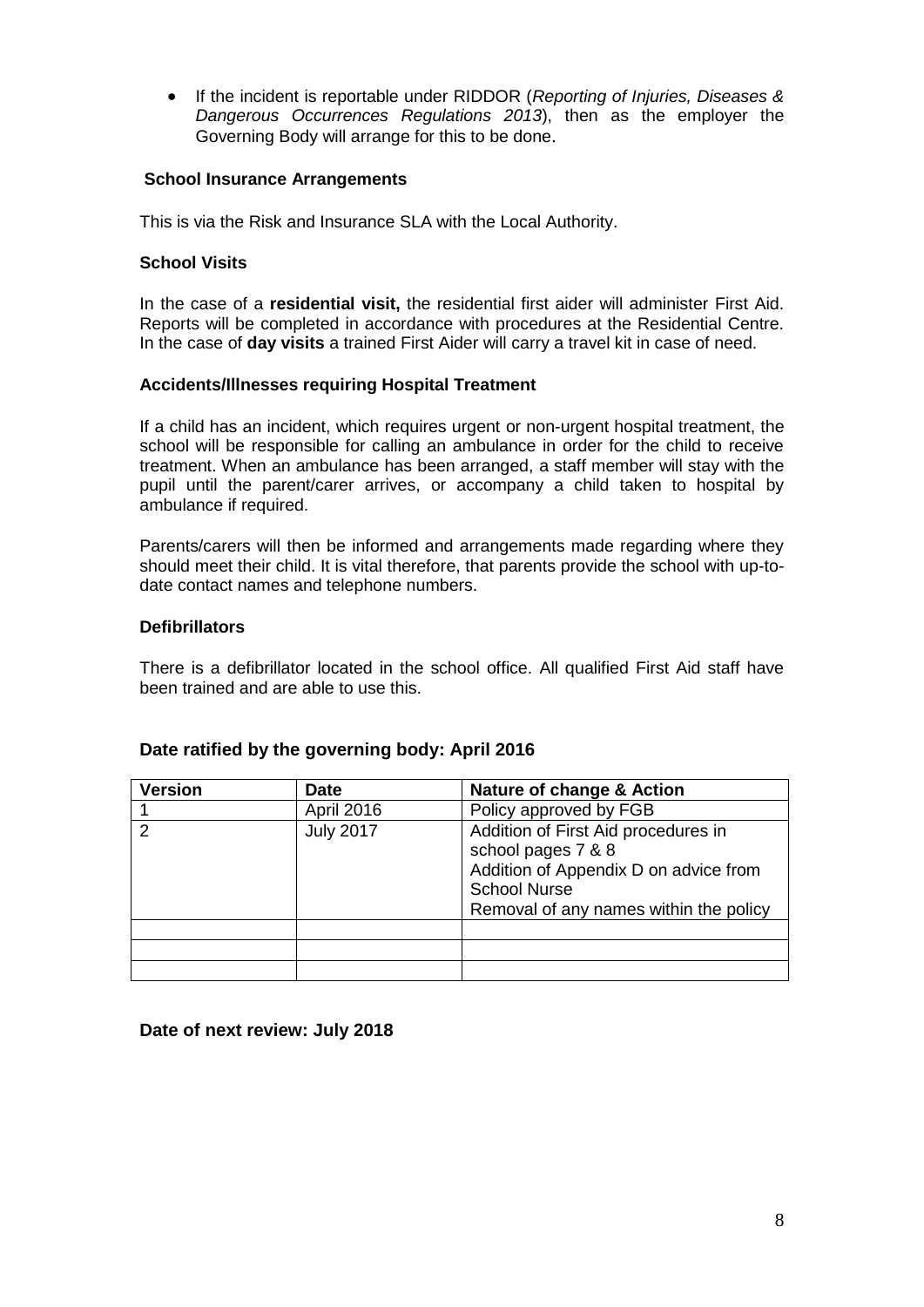## **Appendix A**

# **Individual Health Care Plan**

| <b>School</b>                                                                                              |  |
|------------------------------------------------------------------------------------------------------------|--|
| <b>Pupil Name &amp; Address</b>                                                                            |  |
|                                                                                                            |  |
| <b>Date of Birth</b>                                                                                       |  |
| <b>Class</b>                                                                                               |  |
| <b>Medical Diagnosis</b>                                                                                   |  |
| <b>Triggers</b>                                                                                            |  |
| <b>Who Needs To Know</b><br><b>About Pupils Condition &amp;</b><br>What constitutes an<br><b>Emergency</b> |  |
| <b>Action to Be Taken in</b><br><b>Emergency and by whom</b>                                               |  |
| <b>Follow Up Care</b>                                                                                      |  |
| <b>Family Contacts</b>                                                                                     |  |
| <b>Names</b>                                                                                               |  |
| <b>Telephone Numbers</b>                                                                                   |  |
| <b>Clinic/Hospital Contacts</b>                                                                            |  |
| <b>Name</b>                                                                                                |  |
| <b>Number</b>                                                                                              |  |
| <b>GP</b>                                                                                                  |  |
| <b>Name</b>                                                                                                |  |
| <b>Number</b>                                                                                              |  |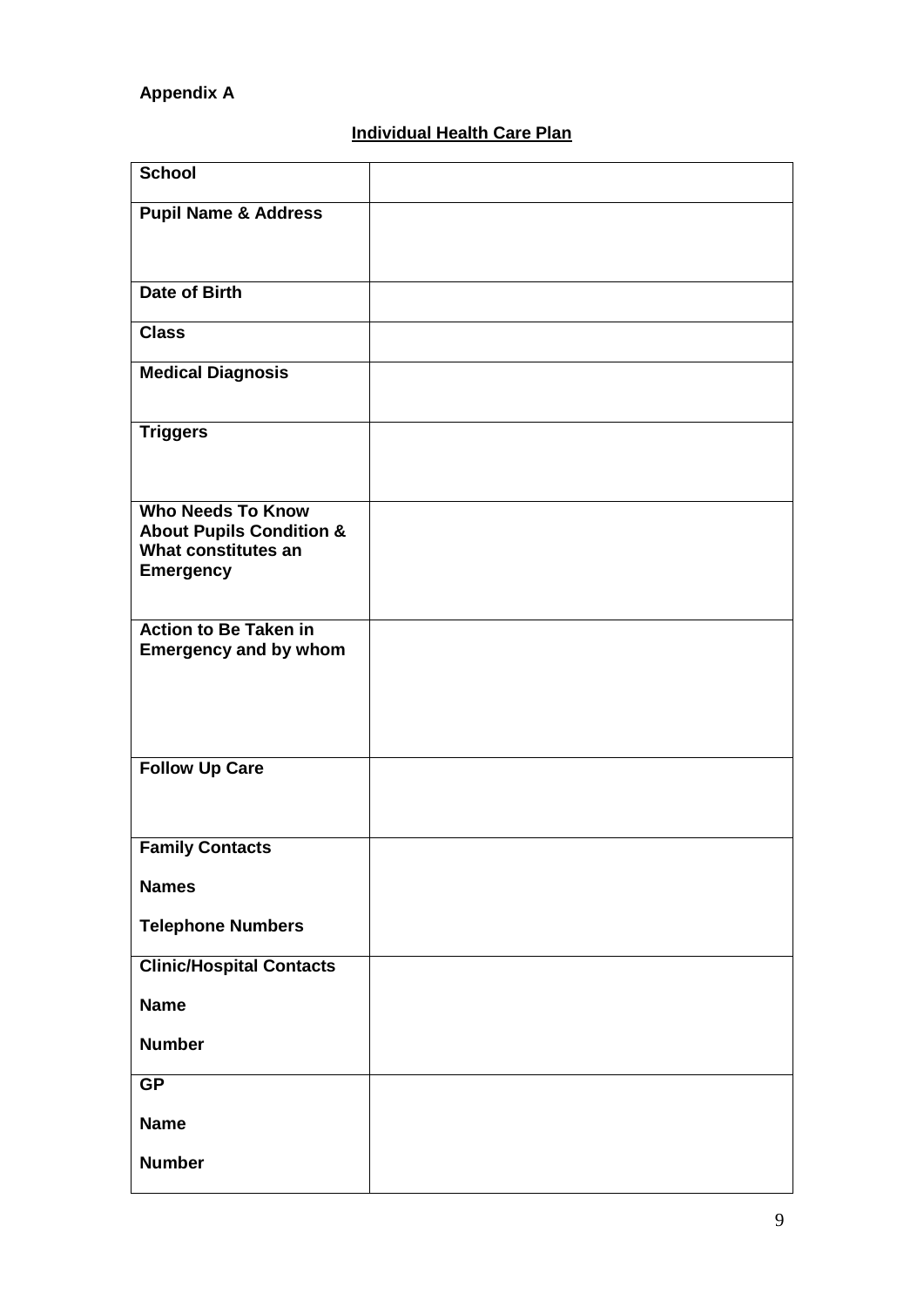| <b>Description of medical</b><br>needs and signs and<br>symptoms                                                          |  |
|---------------------------------------------------------------------------------------------------------------------------|--|
| <b>Daily Care Requirements</b>                                                                                            |  |
| Who is Responsible for<br><b>Daily Care</b>                                                                               |  |
| <b>Transport Arrangements</b>                                                                                             |  |
| If the pupil has life-<br>threatening condition,<br>specific transport<br>healthcare plans will be<br>carried on vehicles |  |
| <b>School Trip</b>                                                                                                        |  |
| <b>Support/Activities Outside</b><br><b>School Hours</b>                                                                  |  |
| (e.g. risk assessments,<br>who is responsible in an<br>emergency)                                                         |  |
| <b>Form Distributed To</b>                                                                                                |  |

Date

Review date

This will be reviewed at least annually or earlier if the child's needs change **Arrangements that will be made in relation to the child travelling to and from School.** *If the pupil has life-threatening condition, specific transport healthcare plans will be carried on vehicles*

Signed (Parent/Care) \_\_\_\_\_\_\_\_\_\_\_\_\_\_\_\_\_\_\_\_\_\_\_\_ Date: \_\_\_\_\_\_\_\_\_\_\_\_\_\_\_\_\_\_\_\_

| × |  |
|---|--|
|   |  |

Signed (Inclusion Coordinator) \_\_\_\_\_\_\_\_\_\_\_\_\_\_\_\_\_\_\_\_ Date: \_\_\_\_\_\_\_\_\_\_\_\_\_\_\_\_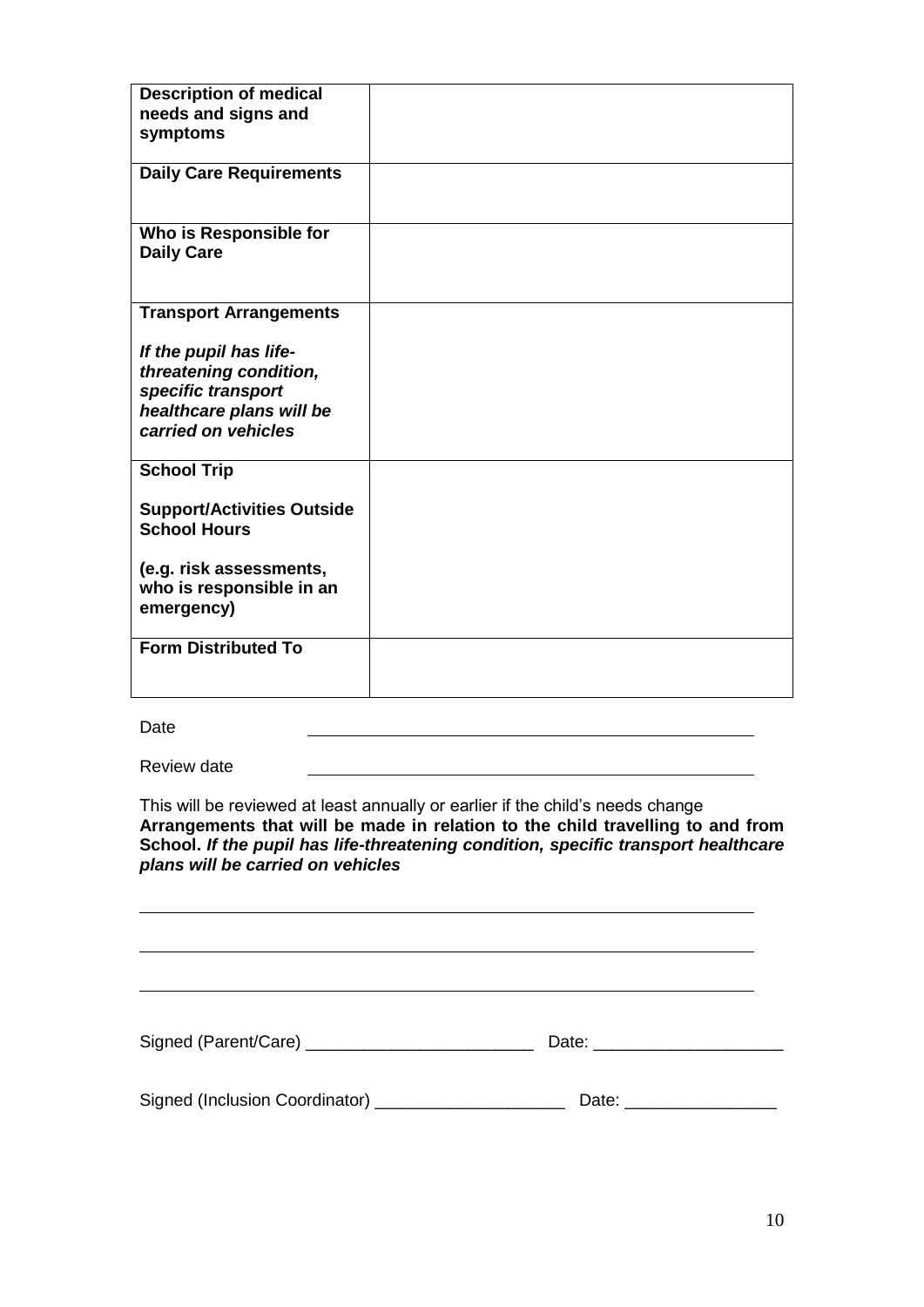**Appendix B** Flow chart for developing an Individual Healthcare Plan

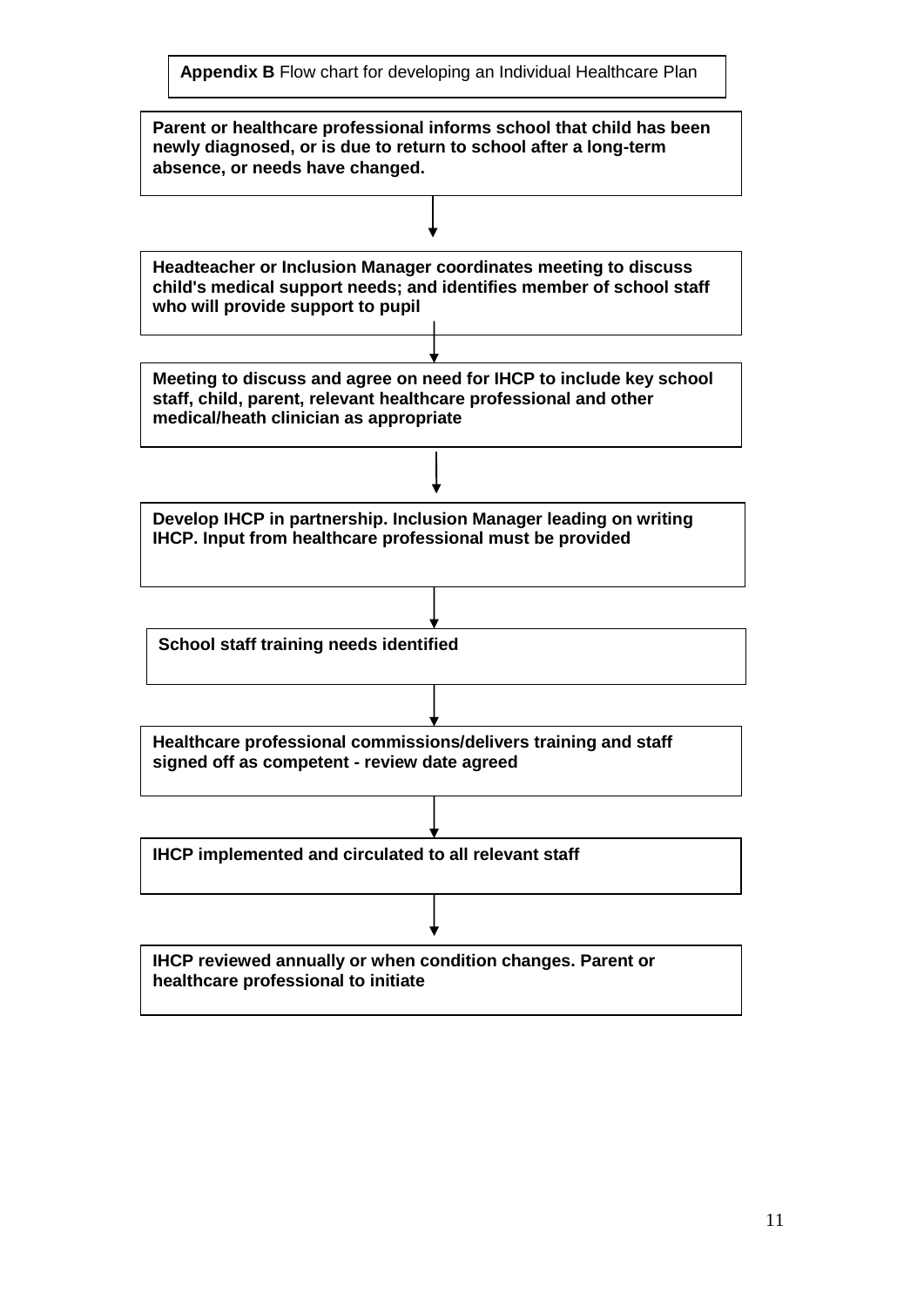### **Appendix C Permission for Prescribed Medication in School (one form to be completed for each medicine)**

The school will not give your child medicine unless you complete and sign this form.

| Name of child                                                                                                                                                                                                                                                                                                                                                                                                                                          | <u> 1989 - Johann Harry Barn, mars an t-Amerikaansk kommunister (</u>                                                                                                                                                                                                                                               |
|--------------------------------------------------------------------------------------------------------------------------------------------------------------------------------------------------------------------------------------------------------------------------------------------------------------------------------------------------------------------------------------------------------------------------------------------------------|---------------------------------------------------------------------------------------------------------------------------------------------------------------------------------------------------------------------------------------------------------------------------------------------------------------------|
| $\frac{1}{2}$ $\frac{1}{2}$ $\frac{1}{2}$ $\frac{1}{2}$ $\frac{1}{2}$ $\frac{1}{2}$ $\frac{1}{2}$ $\frac{1}{2}$ $\frac{1}{2}$ $\frac{1}{2}$ $\frac{1}{2}$ $\frac{1}{2}$ $\frac{1}{2}$ $\frac{1}{2}$ $\frac{1}{2}$ $\frac{1}{2}$ $\frac{1}{2}$ $\frac{1}{2}$ $\frac{1}{2}$ $\frac{1}{2}$ $\frac{1}{2}$ $\frac{1}{2}$<br>Date of Birth                                                                                                                   |                                                                                                                                                                                                                                                                                                                     |
| Medical condition or illness                                                                                                                                                                                                                                                                                                                                                                                                                           |                                                                                                                                                                                                                                                                                                                     |
| Medicine: To be in original container with label as dispensed by pharmacy                                                                                                                                                                                                                                                                                                                                                                              |                                                                                                                                                                                                                                                                                                                     |
| (as described on the container)                                                                                                                                                                                                                                                                                                                                                                                                                        |                                                                                                                                                                                                                                                                                                                     |
| Date commenced                                                                                                                                                                                                                                                                                                                                                                                                                                         | $\frac{1}{2}$ $\frac{1}{2}$ $\frac{1}{2}$ $\frac{1}{2}$ $\frac{1}{2}$ $\frac{1}{2}$ $\frac{1}{2}$ $\frac{1}{2}$ $\frac{1}{2}$ $\frac{1}{2}$ $\frac{1}{2}$ $\frac{1}{2}$ $\frac{1}{2}$ $\frac{1}{2}$ $\frac{1}{2}$ $\frac{1}{2}$ $\frac{1}{2}$ $\frac{1}{2}$ $\frac{1}{2}$ $\frac{1}{2}$ $\frac{1}{2}$ $\frac{1}{2}$ |
| Dosage and method                                                                                                                                                                                                                                                                                                                                                                                                                                      |                                                                                                                                                                                                                                                                                                                     |
| Time to be given                                                                                                                                                                                                                                                                                                                                                                                                                                       |                                                                                                                                                                                                                                                                                                                     |
| Special precautions                                                                                                                                                                                                                                                                                                                                                                                                                                    |                                                                                                                                                                                                                                                                                                                     |
| Are there any side effects that the<br>School should know about?                                                                                                                                                                                                                                                                                                                                                                                       |                                                                                                                                                                                                                                                                                                                     |
| Self administration                                                                                                                                                                                                                                                                                                                                                                                                                                    | Yes/No (delete as appropriate)                                                                                                                                                                                                                                                                                      |
|                                                                                                                                                                                                                                                                                                                                                                                                                                                        |                                                                                                                                                                                                                                                                                                                     |
| <b>Parent/Carer Contact Details:</b><br>Name                                                                                                                                                                                                                                                                                                                                                                                                           |                                                                                                                                                                                                                                                                                                                     |
| Daytime telephone no.                                                                                                                                                                                                                                                                                                                                                                                                                                  |                                                                                                                                                                                                                                                                                                                     |
| Relationship to child                                                                                                                                                                                                                                                                                                                                                                                                                                  |                                                                                                                                                                                                                                                                                                                     |
| Address                                                                                                                                                                                                                                                                                                                                                                                                                                                |                                                                                                                                                                                                                                                                                                                     |
| I understand that I must deliver the medicine safely to school office<br>The above information is, to the best of my knowledge, accurate at the time of writing and I<br>give consent to <i>appropriately trained</i> school staff administering medicine in accordance with<br>the school policy. I will inform the school immediately, in writing, if there is any change in<br>dosage or frequency of the medication or if the medicine is stopped. |                                                                                                                                                                                                                                                                                                                     |

Print Name

Parent's signature

Date

**PLEASE RETURN THIS FORM TO THE SCHOOL'S MAIN OFFICE WITH THE PRESCRIBED MEDICINE(S)**